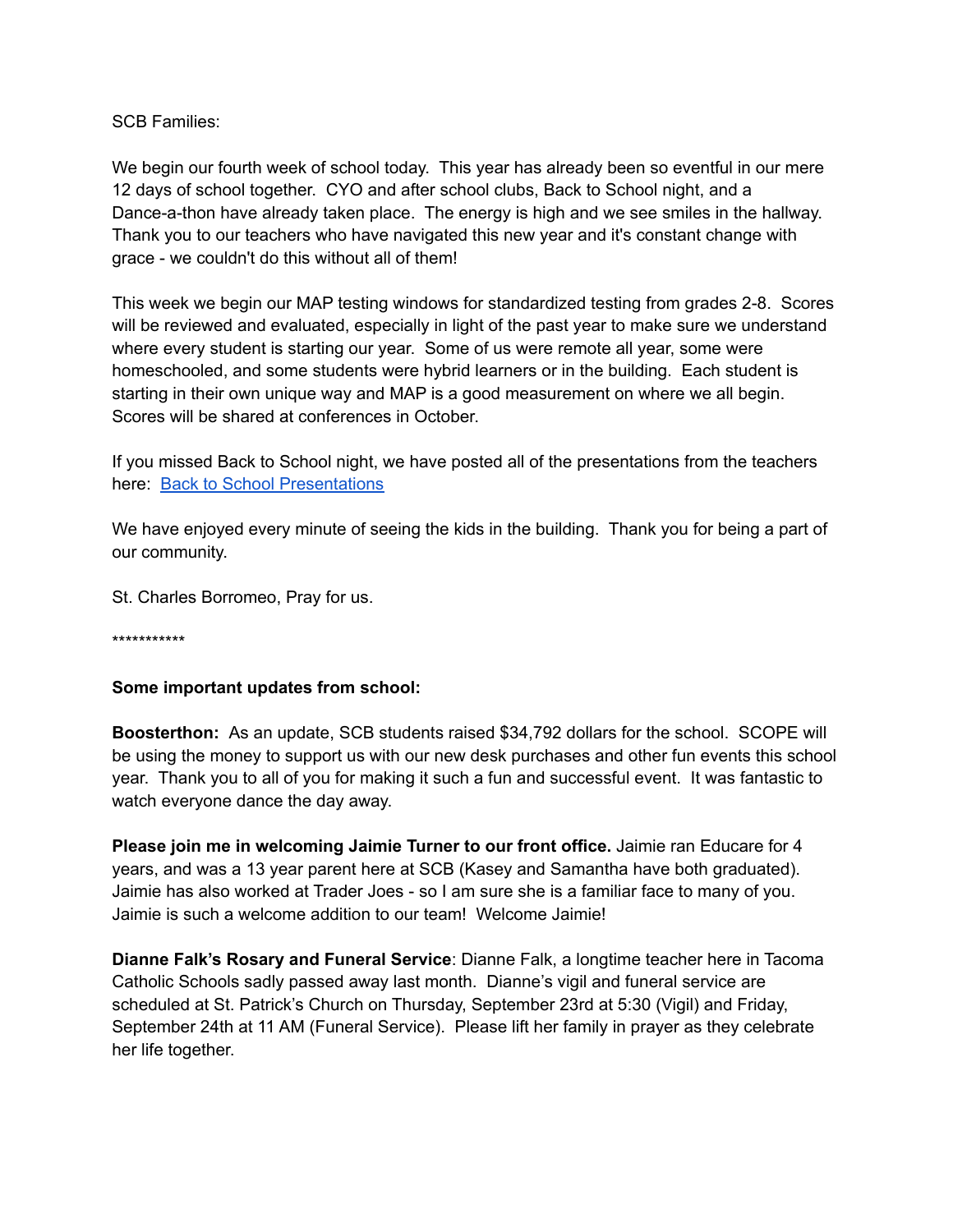**October Lunch ordering and Deadlines:** Our October menu has been posted to our website and to FACTS for ordering. Please note the following deadlines for ordering so we can get the orders to the caterers. A copy of the menu is also attached here.

| Deadline:                 | For lunches in this timeframe: |
|---------------------------|--------------------------------|
| Sunday, September<br>26th | October 4th - October 15th     |
| Sunday, October 10th      | October 18th - October 29th    |

**Bellarmine Band:** The band program will begin this coming month at Bellarmine. Introductory video and program information can be found on our website: [Bellarmine](https://www.stcharlesb.org/band) Parochial Band . Join today!

**Rummage sale:** Save your treasures! The St. Charles rummage sale will be held October 14, 15, and 16. All proceeds will be used to support the Shoes for the Children Program. Please, no furniture, car seats, or cribs. Any questions, please contact Marilyn Leonard at 253-686-1659.

**Coding Club is back:** After school classes are starting next week. Sign up your child to learn how to code while making fun games, animations, art, music, and more! For more info or sign up, please go to: <https://tinyurl.com/367jes36> or e-mail Mr. Nguyen at [jnguyen@stcharlesb.org](mailto:jnguyen@stcharlesb.org).

**Chess Club** will begin early mornings on Wednesday's (October 6th) at 7:30 am in the convent for K-8 (7:30 - 8:30). If you are interested in signing up your child, email Vicki Kuzmanich at [vkuzmanich@stcharlesb.org](mailto:vkuzmanich@stcharlesb.org) to be connected to our Chess club teachers.

**Book Fair:** The Book Fair Is coming! We are SO excited to invite parents, children and volunteers back to this favorite school event. Visit us in FEIST HALL from 8:15am through 3:30pm starting September 27<sup>th</sup>.

Don't worry – we have all the shopping options!! If you loved the Ewallet and want to send your child off to find great books on their own, set up an ewallet by going to our Book Fair homepage:

<https://www.scholastic.com/bf/stcharlesborromeoschool1>

- Scroll to the eWallet section and click "get started" then click on *GO to eWallet*
- Create an eWallet account and fund with your desired amount

**Attendance reminder and keeping kids at home when sick:** As a reminder, make sure you keep us posted on kids who are out of school and if they are ill, keeping them home. We hope that with masks and hand washing, we can have less of the common bugs that we start to get in